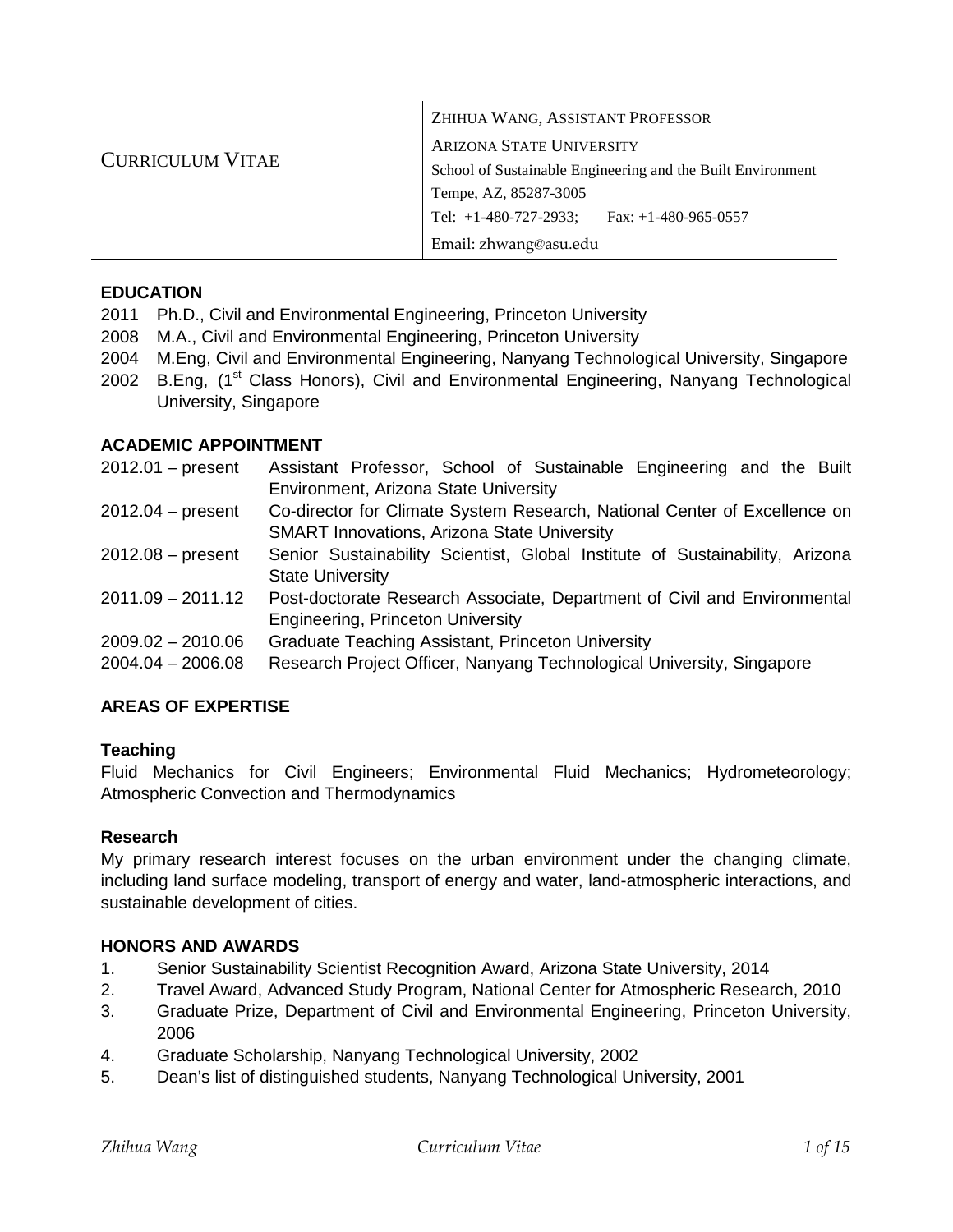6. Singapore Department of Education (DOE) Undergraduate Scholarship, Nanyang Technological University, 1998-2002

# **PUBLICATIONS**

**Bold** students who I advised as a committee chair. **Bold Italic** other students who I mentored significantly. corresponding author.

# **Refereed Journal Publications**

- 1. Georgescu M\*, Chow, WTL, Wang ZH, Brazel A, Trapido-Lurie B, Roth M, Benson-Lira V (2015) Prioritizing urban sustainability solutions: coordinated approaches must incorporate scale-dependent built environment induced effects, *Environmental Research Letters*, 10: 061001.
- 2. **Yang J**, Wang ZH\*, Kaloush K (2015) Environmental impacts of reflective materials: Is high albedo a 'silver bullet' for mitigating urban heat island?, *Renewable & Sustainable Energy Reviews*, 47: 830-843.
- 3. **Yang J**, Wang ZH\*, Chen F, Miao S, Tewari M, Voogt J, Myint S (2014) Enhancing hydrologic modelling in the coupled WRF-urban modelling system, *Boundary-Layer Meteorology*, 155(1): 87-109.
- 4. **Song J**, Wang ZH\* (2015) Interfacing the urban land-atmosphere system through coupled urban canopy and atmospheric models, *Boundary-Layer Meteorology*, 154(3): 427-448.
- 5. **Yang J**, Wang ZH\* (2014) Land surface energy partitioning revisited: A novel approach based on single depth soil measurement, *Geophysical Research Letters*, 41: 8348-8358.
- 6. Wang ZH\* (2014) Monte Carlo simulations of radiative heat exchange in a street canyon with trees. *Solar Energy,* 110: 704-713.
- 7. Wang ZH\* (2014) A new perspective of urban-rural differences: the impact of soil water advection. *Urban Climate*, 10: 19-34.
- 8. Huang F, Zhan W\*, Ju W, Wang ZH (2014) Improved reconstruction of soil thermal field using two-depth measurements of soil temperatures. *Journal of Hydrology*, 519: 711-719.
- 9. **Yang J**, Wang ZH\* (2014) Physical parameterization and sensitivity of urban hydrological models: Application to green roof systems. *Building and Environment*, 75: 250-263.
- 10. Ramamurthy P\*, Bou-Zeid E, Smith JA, Wang ZH, Baeck ML, Hom J, Welty C (2014) Influence of sub-facet heterogeneity and material properties on the urban surface energy budget. *Journal of Applied Meteorology and Climatology*, 53(9): 2114-2129.
- 11. Shan WL\*, Lu T, Wang ZH, Majidi C (2013) Thermal analysis and design of a multilayered rigidity tunable composite. *International Journal of Heat and Mass Transfer*, 66: 271-278.
- 12. **Yang J**, Wang ZH\*, Lee T-W (2013) Relative efficiency of surface energy partitioning over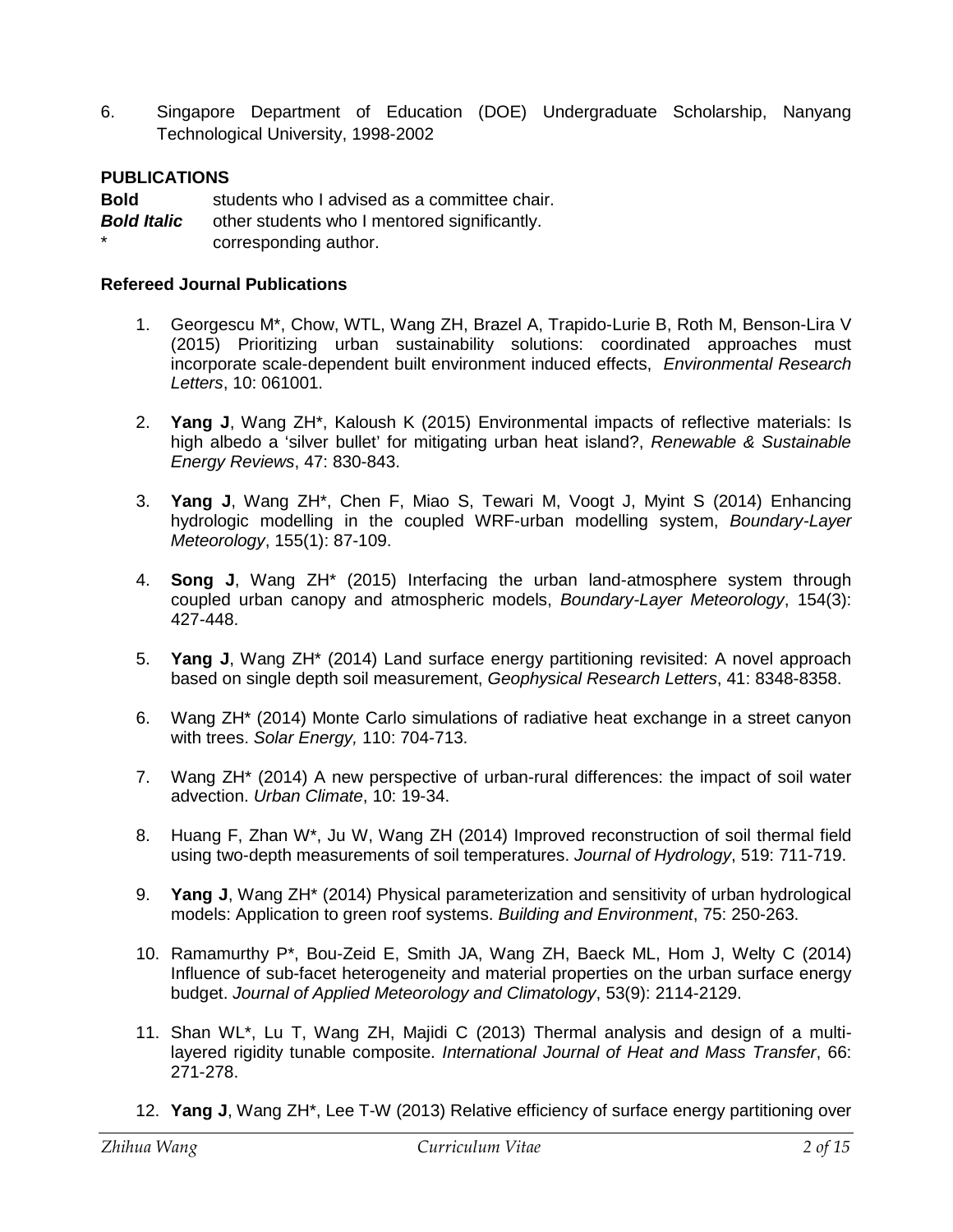different land covers. *British Journal of Environment and Climate Change*, 3(1): 86-102.

- 13. *Sun T*, Wang ZH\*, Ni GH (2013) Revisiting the hysteresis effect in surface energy budgets. *Geophysical Research Letters*, 40: 1741-1747.
- 14. *Sun T*\*, Bou-Zeid E, Wang ZH, Zerba E, Ni G (2013) Hydrometeorological determinants of green roof performance via a vertically-resolved model for heat and water transport. *Building and Environment*, 60: 211-224.
- 15. Wang ZH\*, Bou-Zeid E and Smith JA (2013) A coupled energy transport and hydrological model for urban canopies evaluated using a wireless sensor network. *Quarterly Journal of the Royal Meteorological Society*, 139: 1643-1657.
- 16. Lee T-W\*, Lee JY, Wang ZH (2012) Scaling of the urban heat island intensity using timedependent energy balance. *Urban Climate*, 2: 16-24.
- 17. Wang ZH\* (2012) Reconstruction of soil thermal field from a single depth measurement. *Journal of Hydrology*, 464-465: 541-549.
- 18. Wang ZH\* and Bou-Zeid E (2012) A novel approach for the estimation of soil ground heat flux. *Agricultural and Forest Meteorology*, 154-155: 214-221.
- 19. Wang ZH\*, Bou-Zeid E, Au SK and Smith JA (2011) Analyzing the sensitivity of WRF's single-layer urban canopy model to parameter uncertainty using advanced Monte Carlo simulation. *Journal of Applied Meteorology and Climatology*, 50(9): 1795-1814.
- 20. Wang ZH\* and Bou-Zeid E (2011) Comment on "Impact of wave phase difference between soil surface heat flux and soil surface temperature on soil surface energy balance closure" by Z. Gao, R. Horton and H. P. Liu. *Journal of Geophysical Research – Atmospheres*, 116: D08110.
- 21. Wang ZH\*, Bou-Zeid E and Smith JA (2011) A spatially-analytical scheme for surface temperatures and conductive heat fluxes in urban canopy models. *Boundary-Layer Meteorology*, 138(2): 171-193.
- 22. Wang ZH\* (2010) Geometric effect of radiative heat exchange in concave structure with application to heating of steel I-sections in fire. *International Journal of Heat and Mass Transfer*, 53(5): 997-1003.
- 23. Scherer GW\*, Prévost JH and Wang ZH (2009) Bending of poroelastic beam with lateral diffusion. *International Journal of Solids and Structures*, 46(18-19): 3451-3462.
- 24. Wang ZH, Prévost JH\* and Coussy O (2009) Bending of fluid-saturated linear poroelastic beams with compressible constituents. *International Journal for Numerical and Analytical Methods in Geomechanics*, 33(4): 425-447.
- 25. Wang ZH\* and Tan KH (2008) Green's function approach for heat conduction: application to steel members protected by intumescent paint. *Numerical Heat Transfer Part B: Fundamentals* 54(6): 435-453.
- 26. Wang ZH\* and Tan KH (2008) Radiative heat transfer for structural members exposed to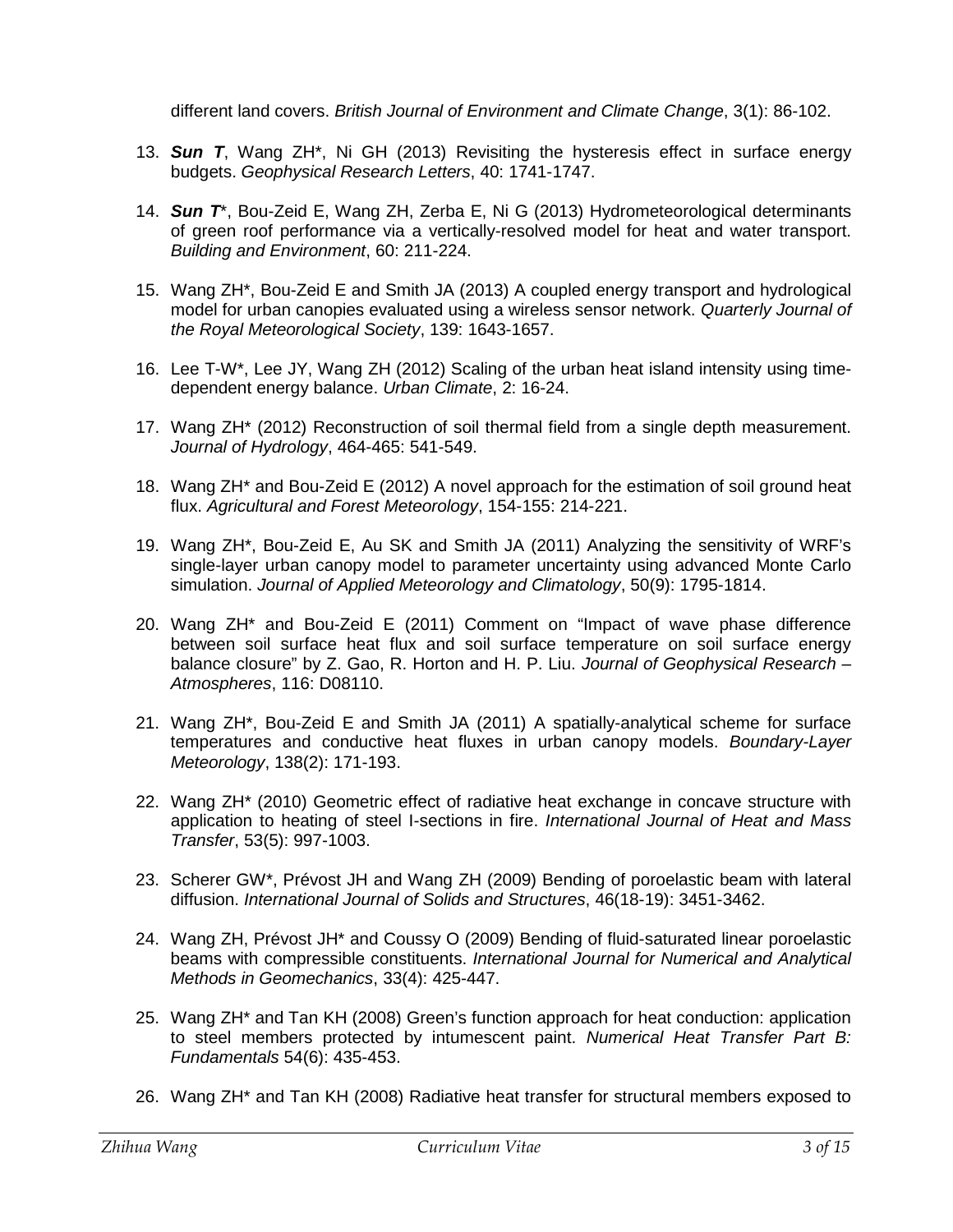fire: an analytical approach. *Journal of Fire Sciences,* 26(2): 133-152.

- 27. Au SK\*, Wang ZH and Lo SM (2007) Compartment fire risk analysis by advanced Monte Carlo simulation. *Engineering Structures,* 29(9): 2381-2390.
- 28. Wang ZH\* and Tan KH (2007) Temperature prediction of concrete-filled rectangular hollow sections in fire using Green's function method. *Journal of Engineering Mechanics – ASCE,* 133(6): 688-700.
- 29. Wang ZH\* and Tan KH (2007) Temperature prediction for multi-dimensional domains in standard fire. *Communications in Numerical Methods in Engineering,* 23(11): 1035-1055.
- 30. Wang ZH\* and Tan KH (2007) Temperature prediction for contour-insulated concretefilled CHS subjected to fire using large time Green's function solutions. *Journal of Constructional Steel Research,* 63(7): 997-1007.
- 31. Wang ZH\* and Tan KH (2006) Green's function solution for transient heat conduction in concrete-filled steel CHS subjected to fire. *Engineering Structures,* 28(11): 1574-1585.
- 32. Wang ZH\* and Tan KH (2006) Residual area method for heat transfer analysis of concrete-encased I-sections in fire. *Engineering Structures,* 28(3): 411-422.
- 33. Wang ZH\* and Tan KH (2006) Sensitivity study of time delay coefficient of heat transfer formulations for insulated steel members exposed to fire. *Fire Safety Journal,* 41(1): 31- 38.
- 34. Wang ZH\*, Au SK and Tan KH (2005) Heat transfer analysis using a Green's function approach for uniformly insulated steel members subjected to fire. *Engineering Structures,* 27(10), 1551-1562.

# **Refereed Journal Articles under Review**

- 35. **Song J**, Wang ZH\* (2015) Sensitivity analysis of urban land-atmosphere interactions and its implications to urban planning, *Sustainable Cities and Society*, under review.
- 36. **Yang J**, Wang ZH\* (2015) Optimizing urban irrigation schemes for a trade-off between energy and water consumption, *Energy and Buildings*, under review.
- 37. **Song J**, Wang ZH\*, Myint SW, Wang C (2015) Statistical analysis of local urban climatology of Phoenix Metropolitan area, Arizona, *Urban Climate*, under review.
- 38. Wang ZH\***,** *Zhao X,* **Yang J, Song J** (2015) Energy saving potentials of shade trees and urban lawns in Phoenix, Arizona, *Applied Energy*, under review.
- 39. Wang C\*, Myint SW, Wang ZH, **Song J** (2015) Spatio-temporal modeling of the urban heat island in the Phoenix Metropolitan area: Land use change implications, *ISPRS Journal of Photogrammetry and Remote Sensing*, under review.
- 40. **Song J**\*, Xia J, Zhang L, Wang ZH, Wan H, She D (2015) Continuous hourly streamflow prediction in ungauged basins by regressive regionalization, *Hydrological Processes*,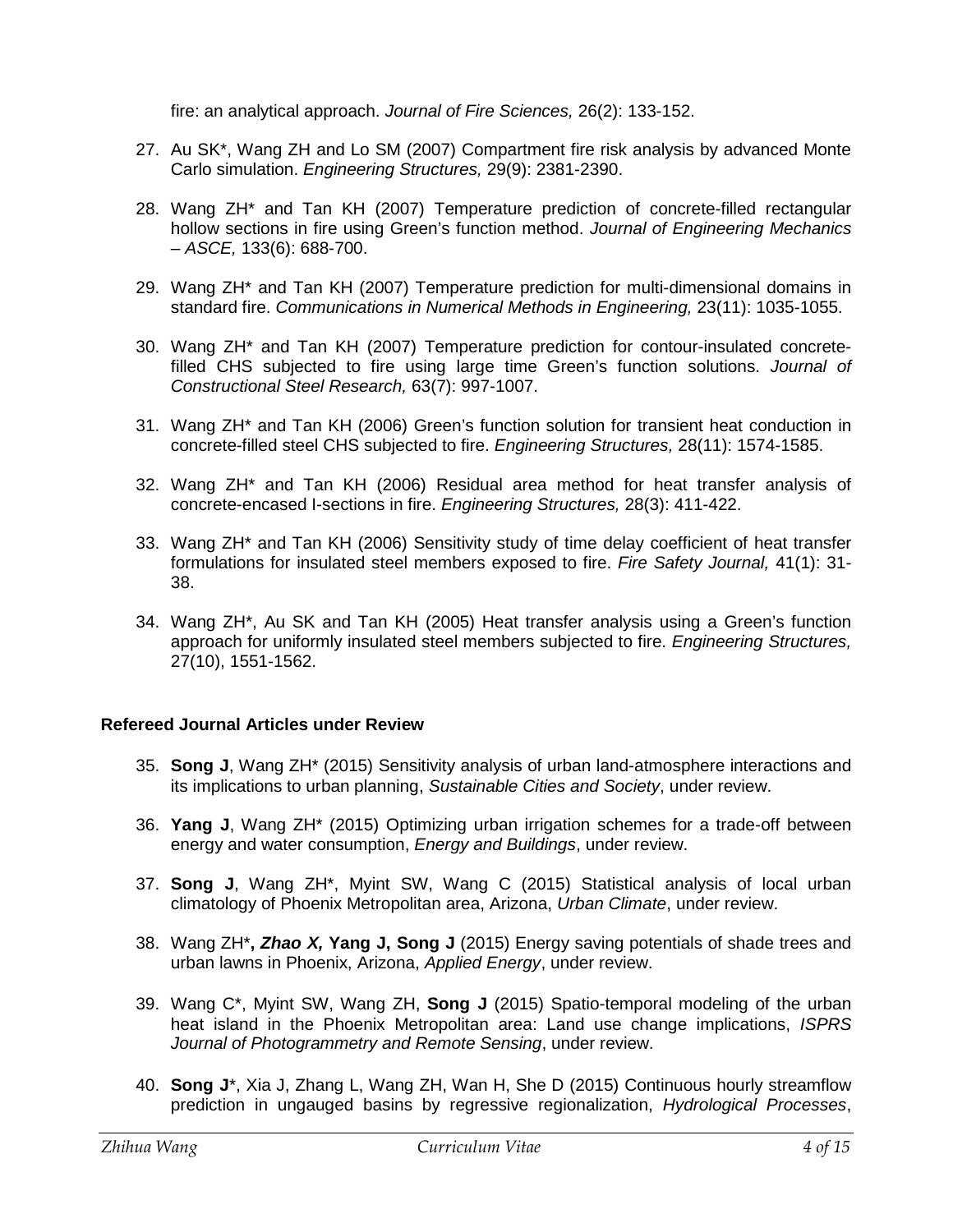under review.

- 41. **Song J**, Wang ZH\* (2015) Impacts of mesic and xeric urban vegetation on outdoor thermal comfort and microclimate in Phoenix, AZ, *Building and Environment*.
- 42. Ryu YH\*, Bou-Zeid E, Wang ZH, Smith JA (2015) Realistic representation of urban trees in an urban canopy model, *Boundary-Layer Meteorology*, under review.
- 43. **Yang J**, Wang ZH\*, Georgescu M, Chen F, Tewari M (2015) Assessing the impact of hydrological processes on urban meteorology using an integrated WRF-urban modelling system, *Journal of Hydrometeorology*, under review.
- 44. Yang L\*, Niyogi D, Li Q, Wang ZH, Schmid P, Vose R, Smith JA (2015) Urban signatures in planetary boundary-layer heights: Evidence from high-resolution rawinsonde observations, *Journal of Applied Meteorology and Climatology*.

# **Refereed Journal Articles in Preparation**

- 45. Huang F, Zhan W\*, Voogt J, Hu LQ, Wang ZH, Ju W, Quan J (2015) Coupling temporal upscaling with spatial downscaling for remote sensing of surface urban heat island by incorporation of annual temperature cycle model: A tale of two cities, to be submitted to *Remote Sensing of Environment*.
- 46. Wang ZH\*, Chao F, Myint SW (2015) Patch size effect of urban warming jointly determined by spatial autocorrelation and footprint model, to be submitted to *Environmental Research Letters*.
- 47. Bou-Zeid E\*, **Song J**, Wang ZH, Stone H (2015) Evaporative walls for passive cooling of cities and buildings, to be submitted to *Sustainable Cities and Society*.

# **Articles in Refereed Conference Proceedings**

- 1. Scherer GW\*, Prévost JH and Wang ZH, Finite element analysis of the bending of a saturated beam. In: *Poromechanics IV*, *Proc. Fourth Biot Conf. on Poromechanics*, eds. H.I. Ling, A. Smyth, R. Betti (DEStech Publications, Lancaster, PA, 2009), pp. 890-895, New York, USA, June 2009.
- 2. Wong MB\*, Tan KH and Wang ZH, Effect of temperature prediction methods on fire resistance of steel members. *Proceedings of the 19th Australasian Conference on the Mechanics of Structures and Materials* (*ACMSM*), Christchurch, New Zealand, November 2006.
- 3. Wang ZH\* and Tan KH, Time delay coefficient of temperature formulations in EC3 Part 1- 2 and classification of fire protection materials. *Proceedings of 4th international workshop of Structures in Fire*, pp.3-11, Aveiro, Portugal, 2006.
- 4. Tan KH\*, Wang ZH and Au SK, Heat transfer analysis for steel work insulated by intumescent paint exposed to standard fire conditions. *Proceedings of 3rd international workshop of Structures in Fire*, pp. 49-58, Ottawa, Canada, 2004.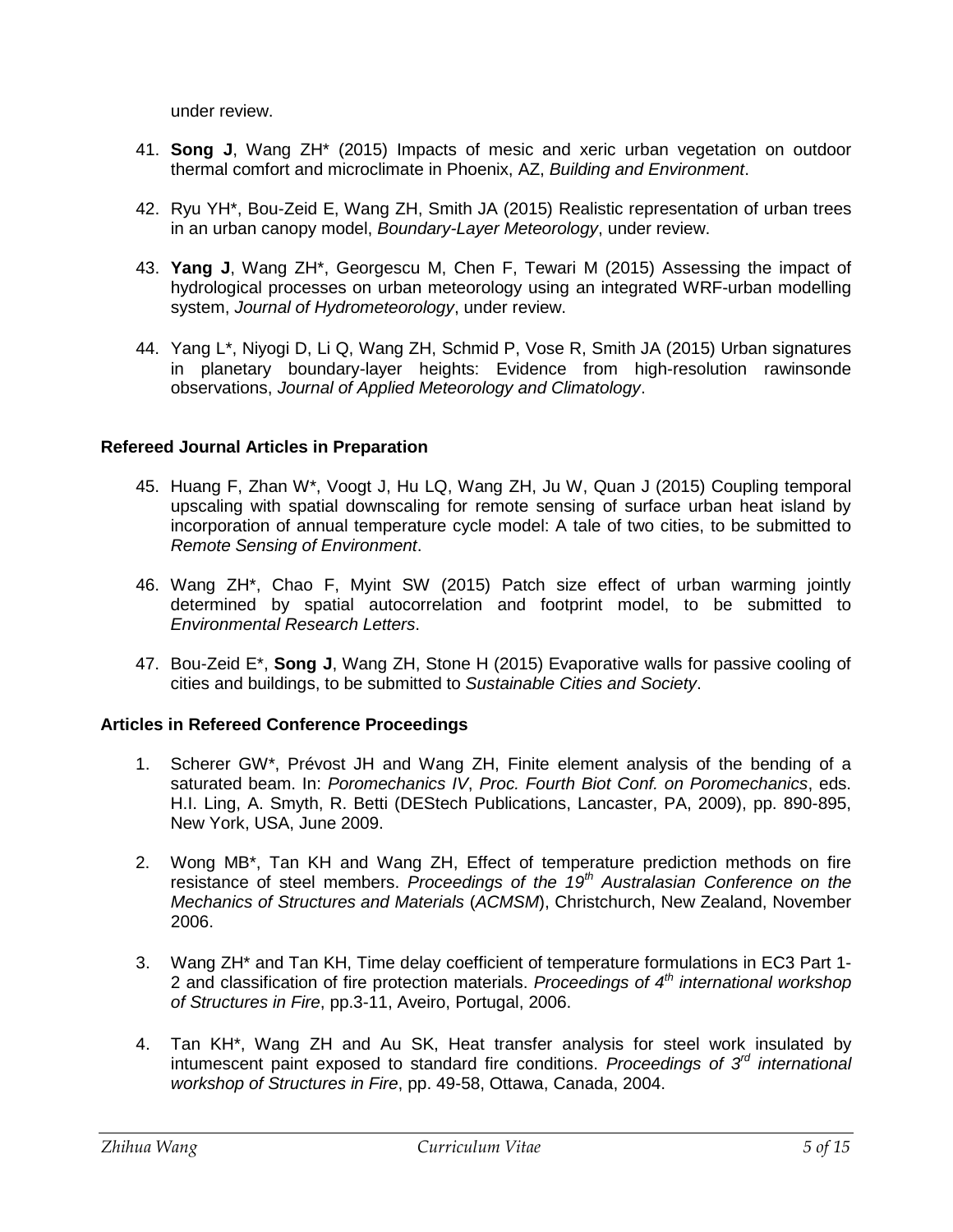5. Wang ZH\* and Zhao J, Numerical modeling of stress development in rock under dynamic loading. *Proceedings of 6th National Undergraduate Research Opportunity Programme (NUROP) Congress*, National University of Singapore, Singapore, 2000.

# **Non-Refereed Articles/Technical Reports**

- 1. **Yang J**, Wang ZH and Kaloush K, 2015, *Examining the use of reflective pavements to mitigate urban heat island effect.* Asphalt Pavement Magazine, vol. 33, p. 44-47.
- 2. **Yang J**, Wang ZH and Kaloush K, 2013, *Unintended Consequence*: *A Research Synthesis Examining the Use of Reflective Pavements to Mitigate the Urban Heat Island Effect*. National Center of Excellence on SMART Innovations, Arizona State University.
- 3. Kaloush KE, Wang ZH, *Pourshams-Manzouri T*, Stempihar JJ, 2013, *Asphalt Pavement Temperature Effects on Overall Urban Heat Island, Phase II Report*, prepared for National Asphalt Pavement Association (NAPA).
- 4. Wang ZH, 2004, *FEMHT – Finite Element Modelling for Heat Transfer: Theoretical and User's manuals*, Building and Construction Authority (BCA) project report, Singapore.

# **CONFERENCE PRESENTATIONS**

**Bold** students who I advised as a committee chair. **Bold Italic** other students who I mentored significantly. presenter.

# **Oral/Poster Presentations**

- 1. Wang ZH\*, **Yang J**. Optimizing urban irrigation schemes for a trade-off between energy and water consumption. In:  $9<sup>th</sup>$  International Conference on Urban Climate (ICUC9), Toulouse, France, July 20-24, 2015.
- 2. Wang ZH\*, **Song J**. Interfacing the urban land-atmosphere system with a coupled UCM-SCM framework: model development and sensitivity. In: 9<sup>th</sup> International Conference on Urban Climate (ICUC9), Toulouse, France, July 20-24, 2015.
- 3. Ryu YH, Bou-Zeid E, Wang ZH\*, Smith J. Development and implementation of tree processes in an urban canopy model. In: 9th International Conference on Urban Climate (ICUC9), Toulouse, France, July 20-24, 2015.
- 4. Yang L, Niyogi D\*, Schmid P, Li Q, Wang ZH, Vose R, Smith J. Urban signatures in planetary boundary-layer heights: Evidence from high-resolution rawinsonde observations. In: 9<sup>th</sup> International Conference on Urban Climate (ICUC9), Toulouse, France, July 20-24, 2015.
- 5. **Yang J\***, Wang ZH, and Kaloush KE. Unintended consequence of cool roofs. In: 2015 Annual Membership Meeting of the Cool Roof Rating Council, Las Vegas, June 2015.
- 6. **Yang J\***, Wang ZH, and Kaloush KE. Pavements and building energy efficiency. In: Transportation Research Board 94<sup>th</sup> Annual Meeting, Washington DC, January 2015.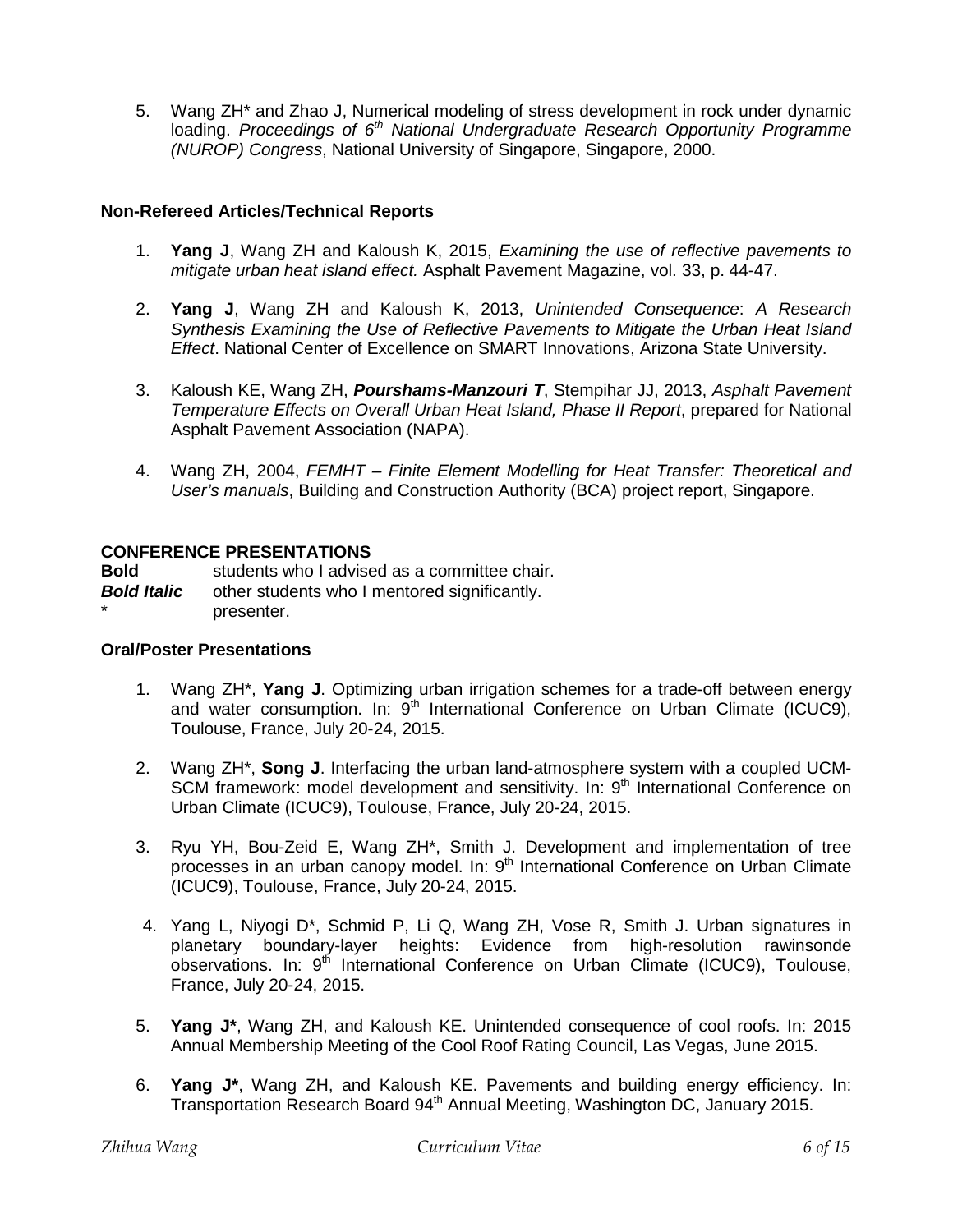- 7. Wang ZH\* and **Yang J**. Estimation of land surface energy partitioning: A novel approach using a single depth soil measurement. In: American Meteorological Society 95<sup>th</sup> Annual Meeting, Phoenix, AZ, January 2015.
- 8. **Song J**\* and Wang ZH. Impact of built environments on hydroclimate though coupled land-atmospheric modeling, In: American Meteorological Society 95<sup>th</sup> Annual Meeting, Phoenix, AZ, January 2015.
- 9. **Yang J**\*, Wang ZH, Chen F, and Georgescu M. Effect of surface hydrological processes in urban climate with case study of green roofs. In: American Meteorological Society  $95<sup>th</sup>$ Annual Meeting, Phoenix, AZ, January 2015.
- 10. **Zhao X**\* and Wang ZH. Effect of shade trees on building energy efficiency. In: 17<sup>th</sup> *Annual CAP LTER All-Scientist Meeting*. Tempe, AZ, January 2015.
- 11. **Yang J**\* and Wang ZH. Shift of paradigm in urban irrigation: Finding the optimal scheme for building energy efficiency. In: 17<sup>th</sup> *Annual CAP LTER All-Scientist Meeting*. Tempe, AZ, January 2015.
- 12. **Song J**\* and Wang ZH, Vivoni ER, Mascaro G, Ruddell BL. Investigating the impacts of urbanization on regional hydrometeorology by coupling an urban canopy model into a distributed hydrological model. In: 17<sup>th</sup> Annual CAP LTER All-Scientist Meeting. Tempe, AZ, January 2015.
- 13. **Song J**\* and Wang ZH, Effect of landuse landcover changes on urban land-atmosphere interactions. In: 87<sup>th</sup> AZ Water Annual Conference, Glendale, Arizona, Mav 2014.
- 14. **Yang J**\* Wang ZH, Chen F, Miao S, Tewari M and Georgescu M. Towards realistic representation of hydrological processes in integrated WRF-urban modeling system. In: European Geosciences Union General Assembly 2014. Vienna, Austria, April 2014.
- 15. Wang ZH\* and **Yang J**. Sensitivity analysis of hydrological modeling in the WRF-Urban modeling system using advanced Monte Carlo simulations, In: American Meteorological Society 94<sup>th</sup> Annual Meeting, Atlanta, GA, February 2014.
- 16. **Yang J**\*, Wang ZH, Chen F, Miao S, and Tewari M. Enhancing hydrological modeling in the coupled WRF-urban modeling system, In: American Meteorological Society  $94<sup>th</sup>$ Annual Meeting, Atlanta, GA, February 2014.
- 17. Chen F\*, Miao S, Tewari M, Barlage M, **Yang J**, Wang ZH, Meng C, and Ching J. Recent Enhancements to the Integrated WRF-Urban Modeling System, In: American Meteorological Society 94<sup>th</sup> Annual Meeting, Atlanta, GA, February 2014.
- 18. **Song J**\*, **Yang J,** and Wang ZH. Studying urban land-atmospheric interactions by coupling an urban canopy model with a single column atmospheric model. In: 16<sup>th</sup> Annual *CAP LTER All-Scientist Meeting*. Tempe, AZ, January 2014.
- 19. **Yang J\*,** Wang ZH. Accessing the Potential and Sensitivity of Green Roof System in Mitigating Urban Environmental Problems, In: AZ Water Research Workshop, Tempe, AZ, January 2014.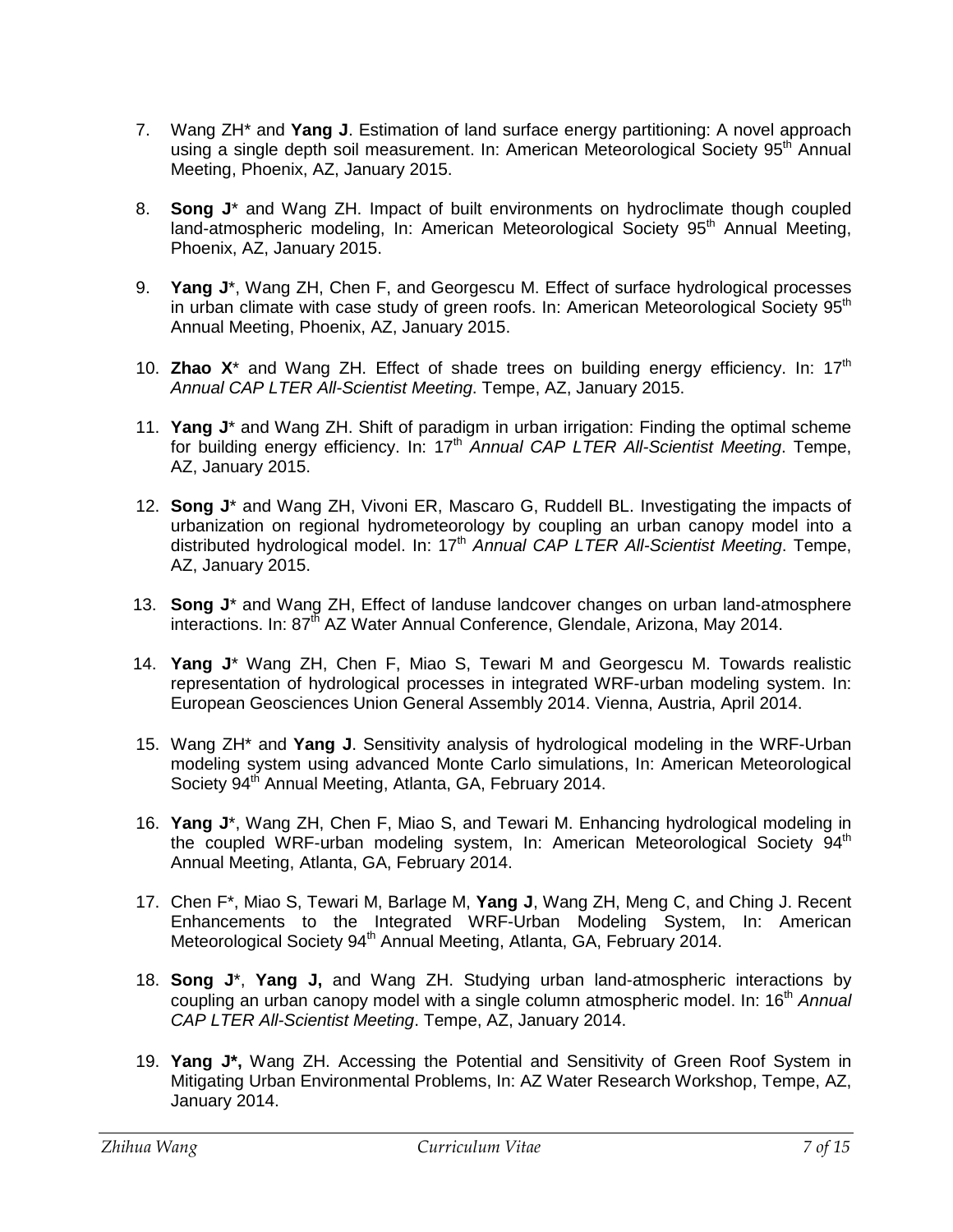- 20. *Pourshams-Manzouri T*\*, Stempihar JJ, Kaloush KE, Wang ZH. Pavement effects on near surface air temperature and urban heat island, In: 93<sup>rd</sup> Annual Meeting of Transportation Research Board, Washington DC, January 2014.
- 21. **Song J\*** and Wang ZH. Studying urban land-atmospheric interactions by coupling an urban canopy model with single column atmospheric models, In: *American Geophysical Union Fall Meeting*. San Francisco, CA, December 2013.
- 22. Wang ZH\* and Ya**ng J**. Test and sensitivity analysis of hydrological modeling in the coupled WRF-urban modeling system, In: *American Geophysical Union Fall Meeting*. San Francisco, CA, December 2013.
- 23. **Yang J**\*, Song J, and Wang ZH. Modeling hydrological processes in the coupled urbanland-atmosphere system. In: 2013 NSF CAP LTER Site Review. Tempe, AZ, September, 2013.
- 24. **Song J**\*, **Yang J,** and Wang ZH. Modeling CAP-LTER flux tower measurements using an advanced urban canopy model. In: 15<sup>th</sup> Annual CAP LTER All-Scientist Meeting. Tempe, AZ, January 2013.
- 25. Wang ZH\*, A theoretic framework for coupled heat and moisture transfer in soils. In: 2012 *American Geophysical Union Fall Meeting*. San Francisco, CA, December 2012.
- 26. Bou-Zeid E\*, Wang ZH, Ramamurthy P, Ting S, Li D and Smith JA. The urban water cycle and how it modulates the microclimate and the energy cycle. In 2012 *American Geophysical Union Fall Meeting*. San Francisco, CA, December 2012.
- 27. Wang ZH, Bou-Zeid E\*, and Smith JA. A coupled energy transport and hydrological model for urban canopies. In: *The International Association for Urban Climate (IAUC) Eighth International Conference on Urban Climate*. Dublin, Ireland, August, 2012.
- 28. Wang ZH\*. A unified theoretic framework for reconstructing soil thermal field from single depth measurements. In: 30*th AMS Conference on Agricultural and Forest Meteorology*. Boston, MA, June 2012.
- 29. Wang ZH\*, Bou-Zeid E and Smith JA. A coupled energy transport and hydrological model for urban canopies. In: 2011 *American Geophysical Union Fall Meeting.* San Francisco CA, December 2011.
- 30. Wang ZH\*, Bou-Zeid E and Smith JA. A new urban surface exchange scheme: coupling physically-based energy transport with hydrological model. In: *European Geoscience Union General Assembly* 2011. Vienna, Austria, April 2011.
- 31. Wang ZH\*, Bou-Zeid, Smith JA, Au SK, Miller S and Schreiber D. Towards improving energy budgets in urban canopy models. In: 2010 *American Geophysical Union Fall Meeting.* San Francisco CA, December 2010.
- 32. Wang ZH, Bou-Zeid E\* and Smith JA. Simple models and sensor networks to study flow and energy transport in urban canopies. In: *Ninth Symposium on the Urban Environment.* Keystone CO, August 2010.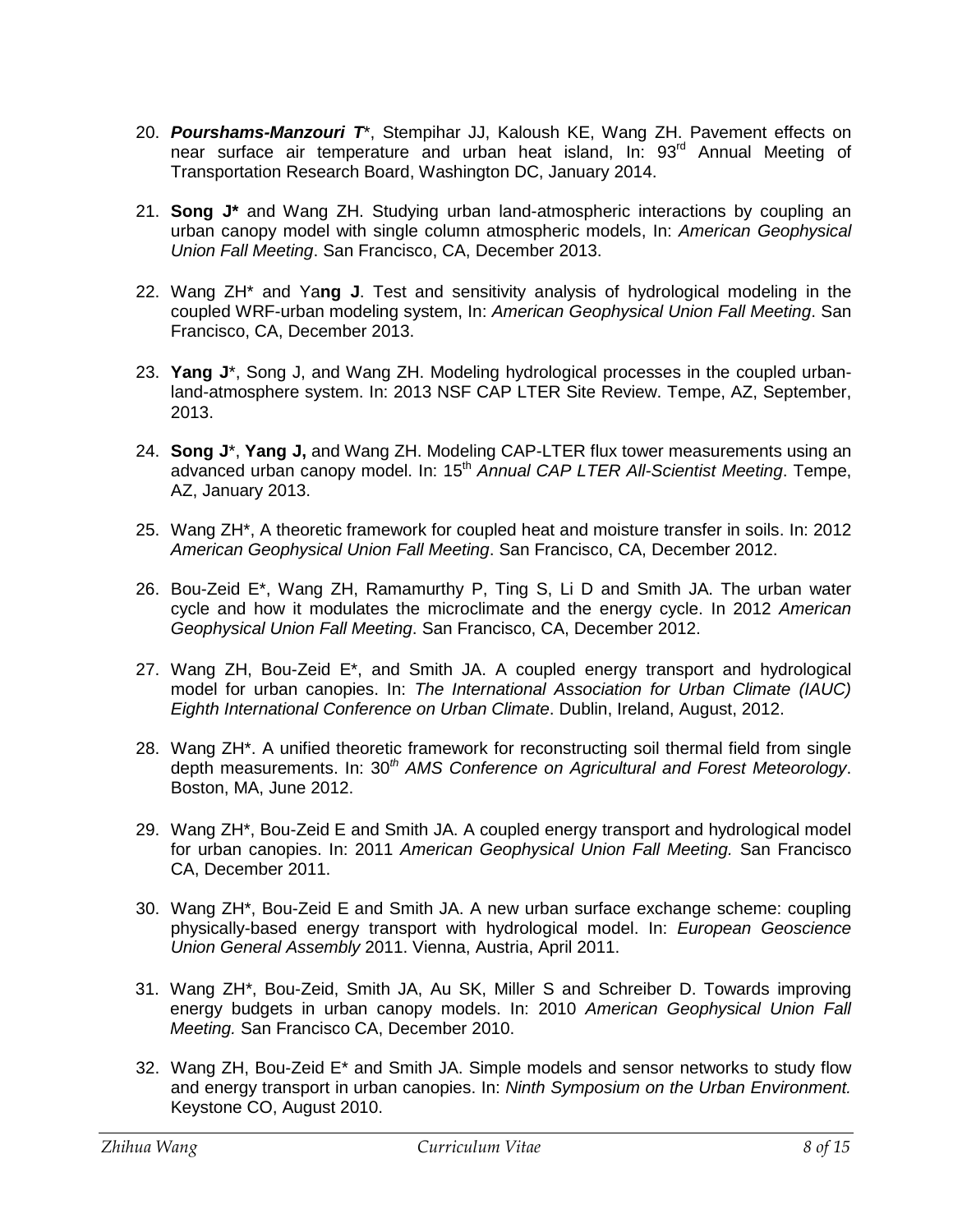- 33. Wang ZH\*, Bou-Zeid E and Smith JA. A sensor network to study turbulent fluxes in urban canopies. In: *Fluid Dynamics & the Global Environment, the* 2*nd SEAS-AOS-GFDL workshop*, Princeton NJ, May 2010.
- 34. Wang ZH\*, Bou-Zeid E and Smith JA. Application of a sensor network to study the energy budget in urban canopies. In: 90*th Annual Meeting of American Meteorological Society*, Atlanta GA, January 2010.

# **Invited Talks (National and International Meetings)**

- 1. "Urban sustainability research under the changing climate". Southwest University of Science and Technology, Mianyang, China, 23 May 2013.
- 2. "The role of water in land surface energy balance: an analytical perspective". Tsinghua University, Beijing, China, 15 May 2013.
- 3. "Surface exchange scheme coupling energy and water transport in urban canopies". Arizona State University, Tempe, 21 April 2011.
- 4. "Field measurements and numerical modeling of energy transport in urban areas". University of Southern California, Los Angeles, 30 March 2011.
- 5. "Transport of surface energetics from urban areas: field measurements and numerical modeling". Institute of Atmospheric Physics, Chinese Academy of Science, Beijing, 25 Feb 2011.
- 6. "A Sensor Network Over Princeton application to the study of urban micrometeorology". Mid-InfraRed Technologies for Health and Environment (MIRTHE) monthly lecture series, Princeton, 09 Dec 2010.

# **Invited Talks (Local Professional Meetings)**

- 1. "Urban land-atmosphere interactions: Implications to sustainable city development". SEBE Environmental Engineering Seminar Series, Arizona State University, Tempe, 18 November 2014.
- 2. "Sustainable cities under future climate challenges: Measurement, modeling, and adaptation". SEBE external advisory board meeting, Tempe, 21 February 2013.
- 3. "Transport of heat and water in canopy layers". SEBE Environmental Engineering Seminar Series, Arizona State University, Tempe, 17 January 2012.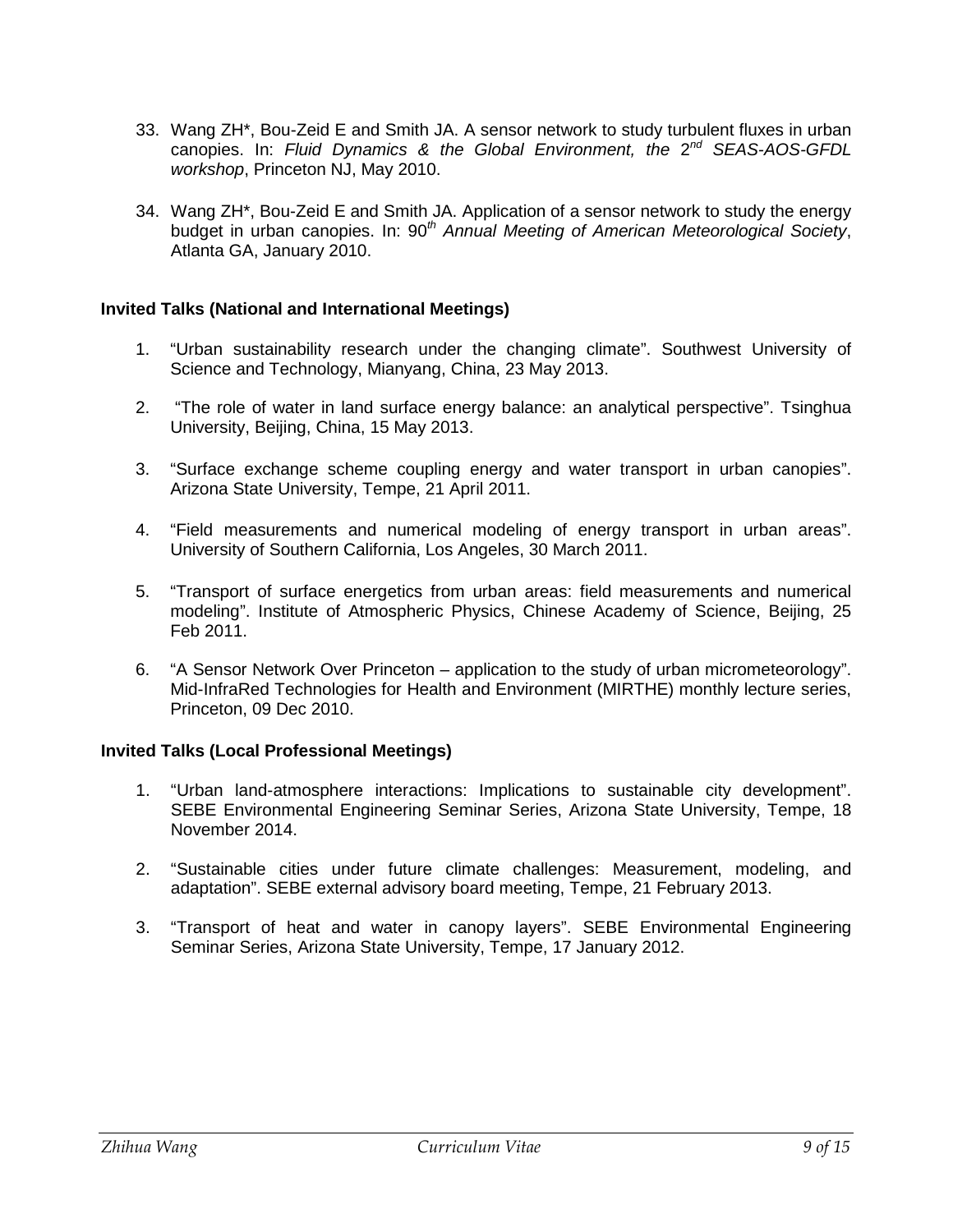# **SPONSORED RESEARCH AWARDS/PROJECTS**

| ARO:             | Army Research Office                                  |
|------------------|-------------------------------------------------------|
| ASUF:            | Arizona State University Foundation                   |
| <b>CAP LTER:</b> | Central Arizona Project Long Term Ecological Research |
| DOE:             | Department of Energy                                  |
| EPA:             | U.S. Environmental Protection Agency                  |
| FSE:             | Ira A. Fulton Schools of Engineering (ASU)            |
| HUD:             | Department of Housing and Urban Development           |
| NASA:            | National Aeronautics and Space Administration         |
| NAPA:            | National Asphalt Pavement Association                 |
| NSF:             | <b>National Science Foundation</b>                    |
| NTC:             | National Transportation Center @ Maryland             |
| 0F7.             | Coionna Foundation Arizona                            |

- SFZ: Science Foundation Arizona
- SRP: Salt River Project Arizona

\* represents ASU PI/Co-PI on collaborative research or sub-awards

# **Funded (Organized Research)**

| Spons<br>or               | Title                                                                                                                                                                                        | Role                    | Period                 | Project<br>total | Wang's<br>portion |
|---------------------------|----------------------------------------------------------------------------------------------------------------------------------------------------------------------------------------------|-------------------------|------------------------|------------------|-------------------|
| <b>NSF</b>                | Urban Water Innovation Network (U-WIN):<br>Transitioning Toward Sustainable Urban<br><b>Water Systems</b><br>ASU Collaborators: M. Georgescu (PI), E.<br><b>Mack</b>                         | $Co-PI^*$<br>(ASU)      | $9/15/14$ -<br>9/14/17 | \$1,191,572      | \$345,556         |
| <b>NSF</b>                | <b>DCDC</b><br>III:<br>Transformational<br>DMUU:<br>Solutions for Urban Water Sustainability<br><b>Transitions in the Colorado River Basin</b>                                               | Senior<br>Personn<br>el | $4/1/15$ -<br>3/31/18  | \$4,499,926      | \$90,000          |
| <b>CAP</b><br><b>LTER</b> | Understanding Urban Warming of Phoenix<br>through Statistical Synthesis of Long-Term<br>Climatic and Land Use Land Cover<br>Datasets<br>Collaborator: S. Myint                               | PI                      | $5/1/15$ -<br>4/31/16  | \$16,000         | \$8,000           |
| <b>ARO</b>                | Modifications<br>Surface<br>Rapid<br>of<br>Land<br>Temperature During Rainfall: Basics and<br>Implications<br>Collaborators: E. Bou-Zeid (Princeton), M.<br>Hultmark (Princeton), K. Kaloush | $PI^*$<br>(ASU)         | $9/1/14$ -<br>8/31/17  | \$360,263        | \$89,999          |
| <b>NSF</b>                | Sustainable urban development in the Sun<br>Corridor: Finding engineering alternatives<br>through coupled WRF-urban land surface<br>modeling<br>Collaborators: E. Vivoni, G. Mascaro, D.     | PI                      | $9/1/14 -$<br>8/31/17  | \$299,838        | \$269,854         |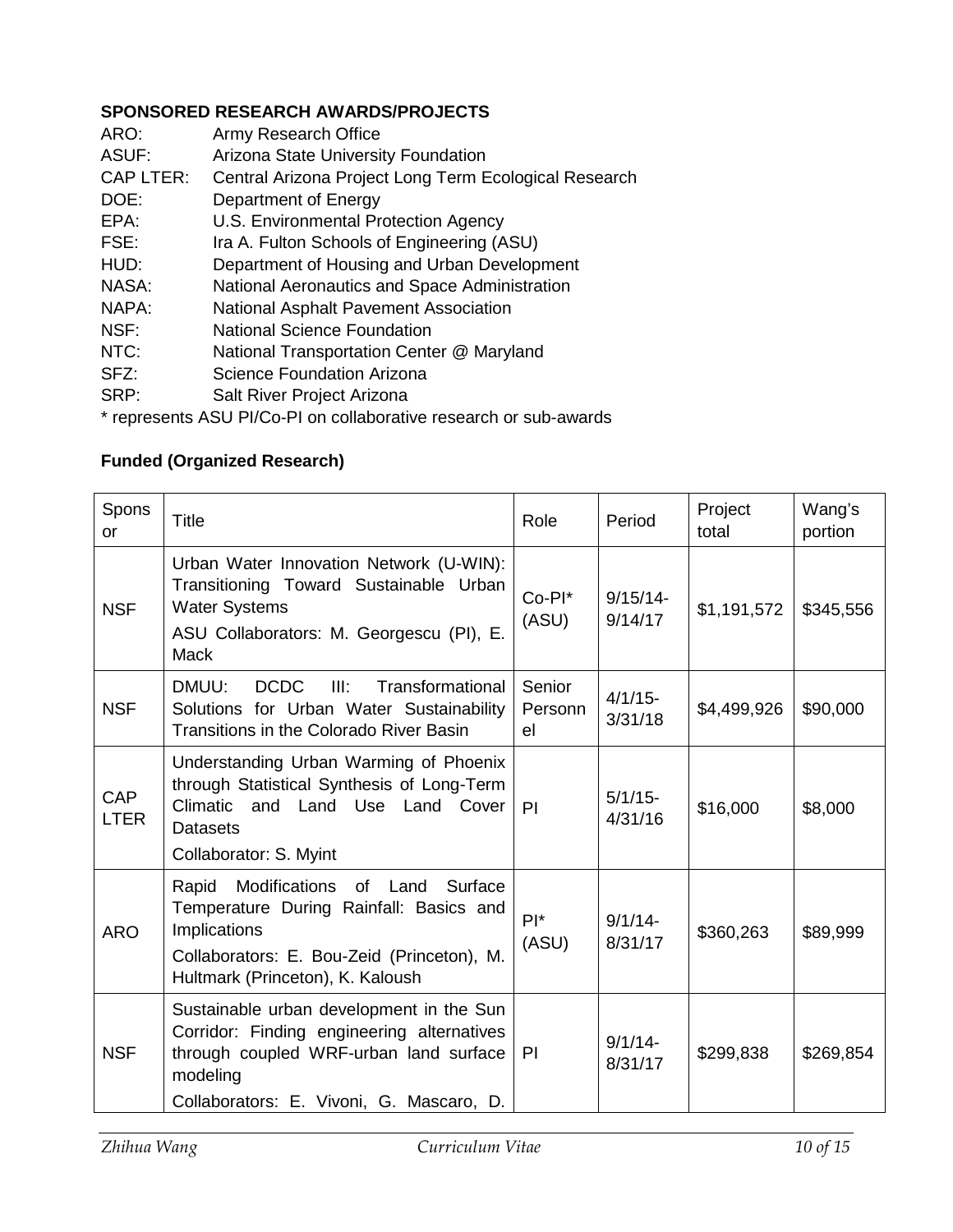|                           | White (DCDC)                                                                                                                     |       |                         |             |           |
|---------------------------|----------------------------------------------------------------------------------------------------------------------------------|-------|-------------------------|-------------|-----------|
| <b>CAP</b><br><b>LTER</b> | Measuring urban<br>metabolism in<br>Tempe<br>using<br>scintillometry<br>(faculty)<br>campus<br>summer support)                   | PI.   | $5/12/14-$<br>8/3/14    | \$5,000     | \$5,000   |
| <b>NAPA</b>               | Effect of pavement materials on building<br>energy efficiency<br>Collaborator: K. Kaloush                                        | PI    | $7/1/14-$<br>6/30/15    | \$75,041    | \$60,033  |
| <b>NAPA</b>               | reflective<br>Unintended<br>of<br>consequence<br>pavements<br>Collaborator: K. Kaloush                                           | PI    | $3/15/13$ -<br>12/31/13 | \$19,618    | \$15,694  |
| <b>SRP</b>                | Temperature effects on the water<br>level<br>height measurements<br>Collaborator: T.W. Lee (PI)                                  | Co-PI | 09/01/12-<br>08/31/14   | \$38,212    | \$19,106  |
| <b>FSE</b>                | Wireless sensor network in Tempe campus<br>Collaborators: K. Kaloush, D. Childers, E.<br>Vivoni, H. Huang, B. Ruddell, M. Fraser | PI.   | $4/16/12$ -<br>6/15/12  | \$10,000    | \$10,000  |
| Total                     |                                                                                                                                  |       |                         | \$6,515,470 | \$913,242 |

# **Funded (Other)**

| Sponsor                   | Title                                                                     | Role    | Period                 | Total   | Wang's<br>recognition |
|---------------------------|---------------------------------------------------------------------------|---------|------------------------|---------|-----------------------|
| <b>CAP</b><br><b>LTER</b> | 2013 CAP LTER graduate student grant for<br>Jiachuan Yang (Ph.D. student) | Advisor | $4/15/13$ -<br>5/14/14 | \$2,500 | \$2,500               |
| <b>CAP</b><br><b>LTER</b> | 2013 CAP LTER graduate student grant for<br>Jiyun Song (Ph.D. student)    | Advisor | $4/15/13$ -<br>5/14/14 | \$2,000 | \$2,000               |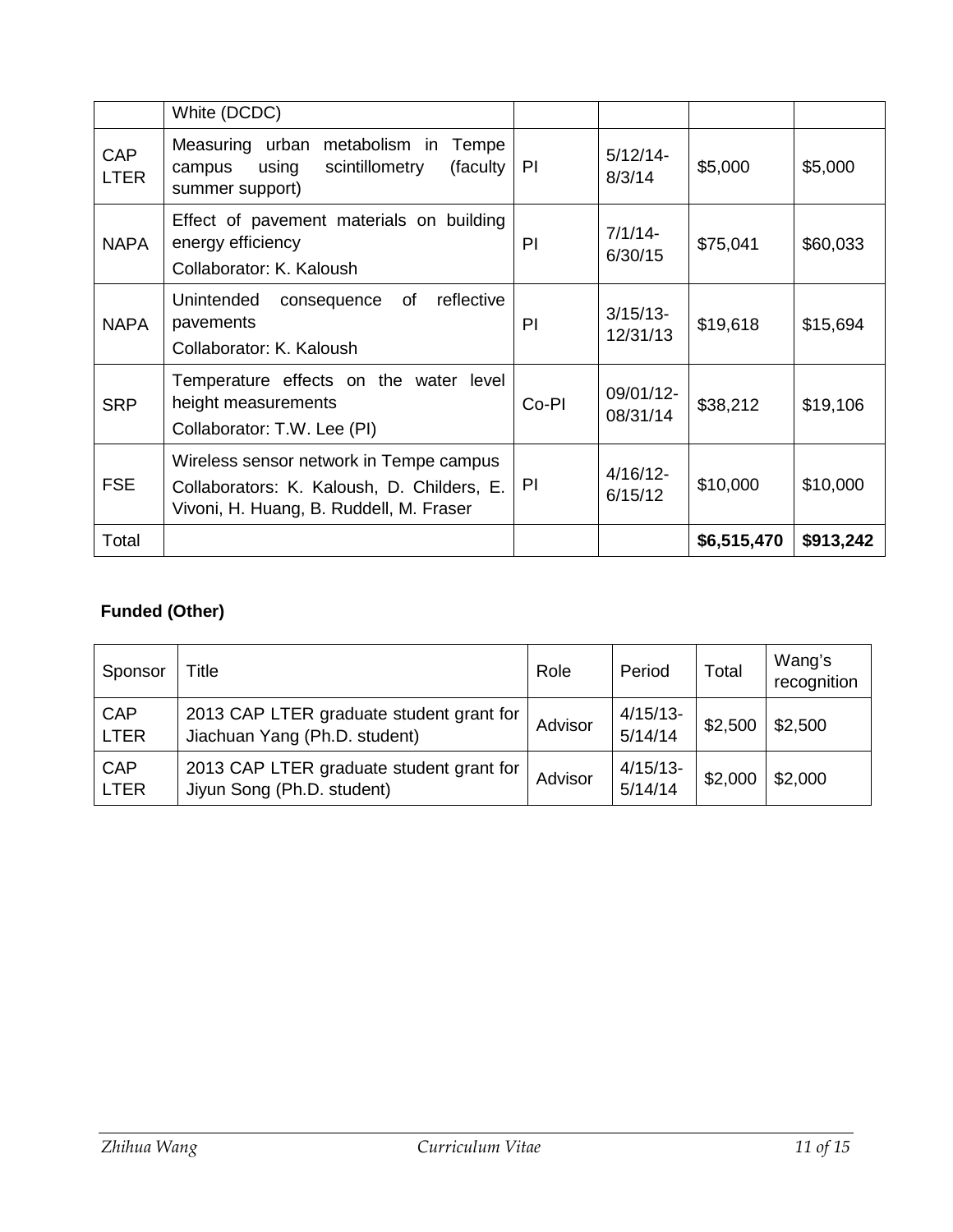# **TEACHING**

| <b>Semester</b> | <b>Course</b>  | <b>Title</b>                                               | No.<br>of<br><b>students</b> | <b>Credit</b> | Average<br>score<br>(instructor) | Average<br>score<br>(course) |
|-----------------|----------------|------------------------------------------------------------|------------------------------|---------------|----------------------------------|------------------------------|
| Spring 15       | <b>CEE 598</b> | Atmospheric Convection<br>& Thermodynamics <sup>1</sup>    | 6                            | 3.0           | 4.93                             | 4.63                         |
| Spring 15       | <b>CEE 341</b> | <b>Fluid Mechanics for Civil</b><br>Engineers              | 79                           | 4.0           | 4.17                             | 4.11                         |
| Fall 14         | <b>CEE 598</b> | Fluid<br>Environmental<br><b>Mechanics</b>                 | 10                           | 3.0           | 4.76                             | 4.67                         |
| Spring 14       | <b>CEE 341</b> | <b>Fluid Mechanics for Civil</b><br>Engineers              | 47                           | 4.0           | 4.38                             | 4.51                         |
| Fall 13         | <b>CEE 598</b> | Hydrometeorology <sup>1</sup>                              | 10                           | 3.0           | 4.74                             | 4.49                         |
| Spring 13       | <b>CEE 341</b> | <b>Fluid Mechanics for Civil</b><br>Engineers              | 53                           | 4.0           | 4.56                             | 4.35                         |
| Fall 12         | <b>CEE 598</b> | Fluid<br>Environmental<br>Mechanics <sup>1</sup>           | 6                            | 3.0           | 4.52                             | 4.64                         |
| Spring 12       | <b>CEE 341</b> | <b>Fluid Mechanics for Civil</b><br>Engineers <sup>2</sup> | 56                           | 4.0           | 3.97                             | 4.08                         |

**Course Taught** (Evaluation scale out of 5, with 5 being the most effective)

**1** New course to the University

<sup>2</sup>New/revised materials for an existing course

# **New Course Developed**

| Title                                             | <b>Description</b>                                                                                                                                                                                                                                                                                                                                                       |
|---------------------------------------------------|--------------------------------------------------------------------------------------------------------------------------------------------------------------------------------------------------------------------------------------------------------------------------------------------------------------------------------------------------------------------------|
| <b>Fluid</b><br>Environmental<br><b>Mechanics</b> | This graduate course covers fundamental topics in environmental<br>fluid mechanics, including atmospheric stability, turbulence closure<br>techniques, similarity theory, scalar diffusion and dispersion, land-<br>atmospheric interactions, and evapotranspiration.                                                                                                    |
| Hydrometeorology                                  | Topics covered in this graduate course include<br>terrestrial<br>hydrological cycles, water in meteorology and atmospheric science,<br>microphysics of cloud, soil thermal analysis, land surface processes<br>and soil-vegetation-atmosphere-climate interactions.                                                                                                      |
| Atmospheric Convection &<br>Thermodynamics        | This course reviews concepts in thermodynamics with applications<br>to atmospheric and weather systems. Topics include fundamental<br>principles of thermodynamics, atmospheric processes, cloud<br>microphysics, stability and convection, interactions between<br>boundary layers and large scale flows, and introductory non-<br>equilibrium thermodynamic processes. |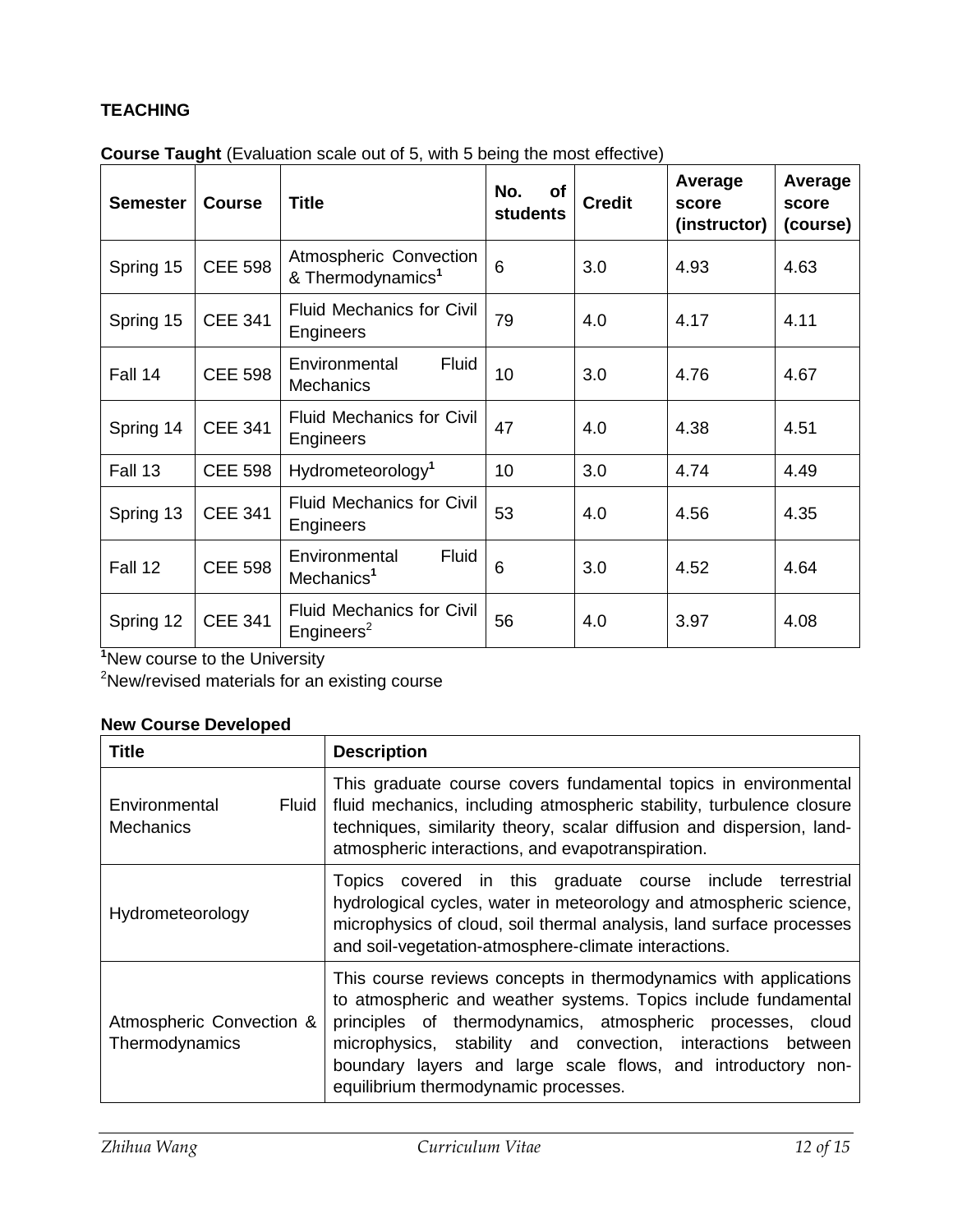# **STUDENT ADVISNG**

# **In Progress**

- o Ph.D. students:
	- Jiyun Song (Starting Fall 2012)
	- Jiachuan Yang (Starting Spring 2013)
	- Chenghao Wang (Starting Fall 2015)
- o M.S. students (Thesis option)
	- Ruby Upreti (Starting Fall 2015)

# **Graduated**

- o M.S. (Thesis option):
	- Tina Pourshams-Manzouri (Spring 2013; Thesis title: "*Asphalt Pavement Temperature Effects on Overall Urban Heat Island*", co-advised with K. Kaloush)
	- Jiachuan Yang (Fall 2012; Thesis title: "*Relative efficiency of surface energy budgets over different land covers*", currently Ph.D. student at ASU)
- o MSE:
	- **EXEQUE 2014** Zheng Zeng (Spring 2014).
- o Undergraduate student (Honors student)
	- Hannah Housenga (Spring 2015), co-advised with K. Kaloush (Honor thesis title "Impact of material properties and urban geometry on urban heat island effect")

# **Visiting**

- o Ph.D. students:
	- Xiaoxi Zhao (starting Fall 2014, visiting student from China Three Gorge University)
	- Zheng Zeng (2013.08-2014.06, now Ph.D. student at JSNN of University of North Carolina at Greensboro)
- o Undergraduate student
	- David Little (Spring 2013), independent student researcher, Completed report title: "*Statistical Analysis of Urban Heat Island Effect in Phoenix*"

# **Student Committee Member**

- o Ara Ko (Ph.D.) In Progress
- o Tiantian Xiang (Ph.D.) In progress
- o Daniel Che (Ph.D.) Summer 2015
- o Houk Paek (Ph.D.) Spring 2013
- o Hernan Moreno Ramirez (Ph.D.) Summer 2012
- o Cody Anderson (M.S.) Fall 2013
- o Thomas Volo (M.S.) Summer 2013
- o Nicole Pierini (M.S.) Spring 2013
- o Gretchen Hawkins (M.S.) Summer 2012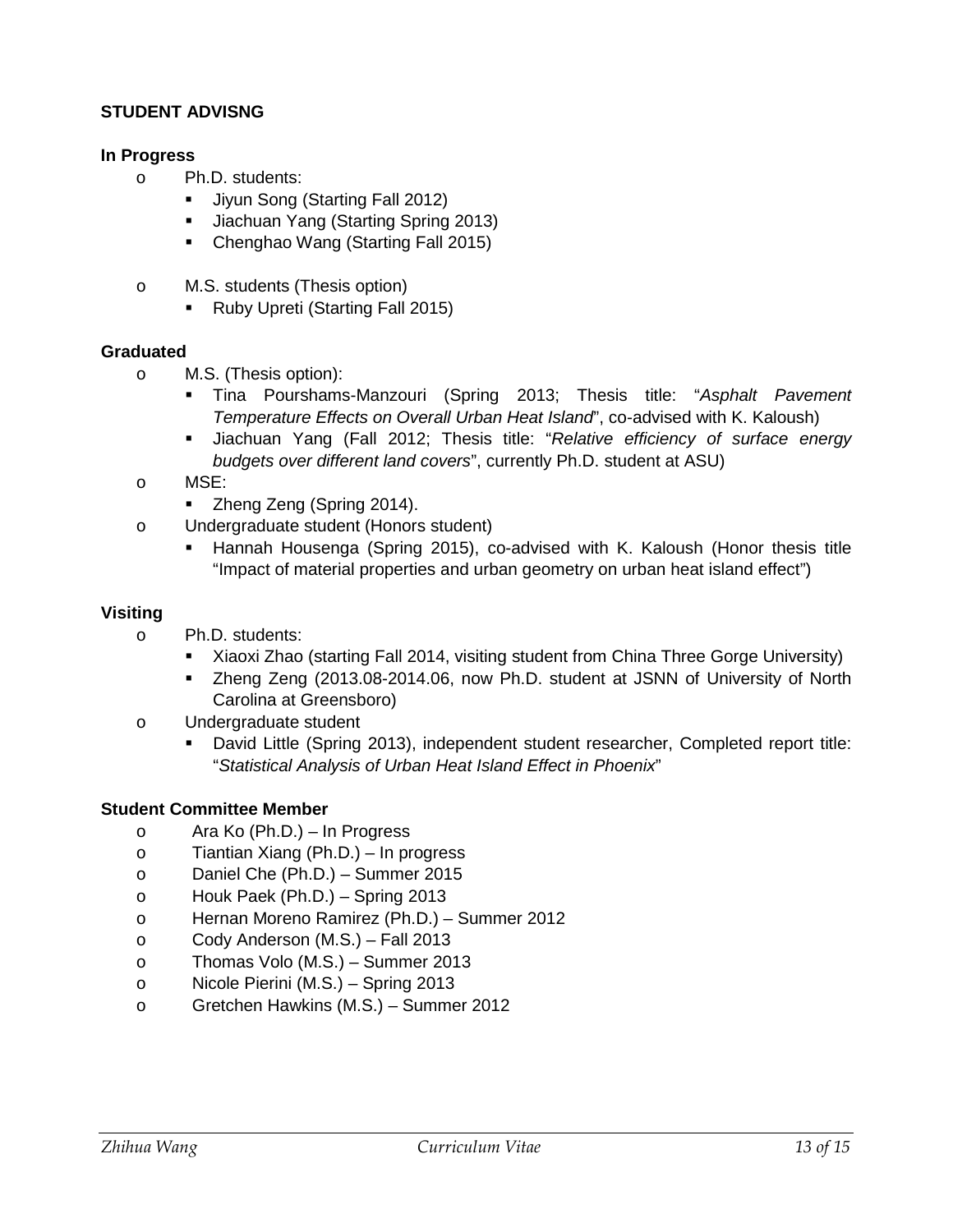# **PROFESSIONAL SERVICE**

### **Member of National Committee**

o Member, Board of Urban Environment, American Meteorological Society (2014-2016)

### **Member of College Committees**

- o Search Committee of Hydrology and Water Resources Engineering Faculty Position (2013-2014)
- o CESE Scholarship Committee (2012-present)

### **National Meeting Activities**

- o Coordinator of national conferences
	- Joint Board of Urban Environment Conferences with 30<sup>th</sup> Conference of Hydrology, In: 96<sup>th</sup> American Meteorological Society Annual Meeting, New Orleans, LA January, 2016.
- o Session Chair/Co-chair of national conferences
	- 11th Symposium on the Urban Environment, In:  $94<sup>th</sup>$  American Meteorological Society Annual Meeting, Atlanta, GA, January, 2014.
- o Evaluator of student presentation
	- 9<sup>th</sup> International Conference on Urban Climate (ICUC9), Toulouse, France, July 2015.

#### **Referee**

Peer-Reviewed Journals (34 in total)

- o Acta Meteorologica Sinica (*Impact Factor*: 1.116)
- o Advances in Atmospheric Sciences (*Impact Factor*: 1.479)
- o Aeolian Research (*Impact Factor*: 2.309)
- o Agricultural and Forest Meteorology (*Impact Factor*: 3.762)
- o Atmosphere-Ocean (*Impact Factor*: 1.398)
- o Boundary-Layer Meteorology (*Impact Factor*: 2.470)
- o Building and Environment (*Impact Factor*: 3.341)
- o Climatic Change (*Impact Factor*: 3.430)
- o Energy (*Impact Factor*: 4.844)
- o Energy and Buildings (*Impact Factor*: 2.884)
- o Environmental Modelling & Software (*Impact Factor*: 4.420)
- o Fire Safety Journal (*Impact Factor*: 0.957)
- o Geophysical Research Letters (*Impact Factor*: 4.196)
- o Hydrology and Earth System Sciences (*Impact Factor*: 3.535
- o International Journal of Heat and Mass Transfer (*Impact Factor*: 2.383)
- o International Journal of Numerical Methods for Heat and Fluid Flow (*Impact Factor*: 1.399)
- o International Journal of Thermal Sciences (*Impact Factor*: 2.629)
- o Journal of Arid Environment (*Impact Factor*: 1.641)
- o Journal of Climate (*Impact Factor*: 4.435)